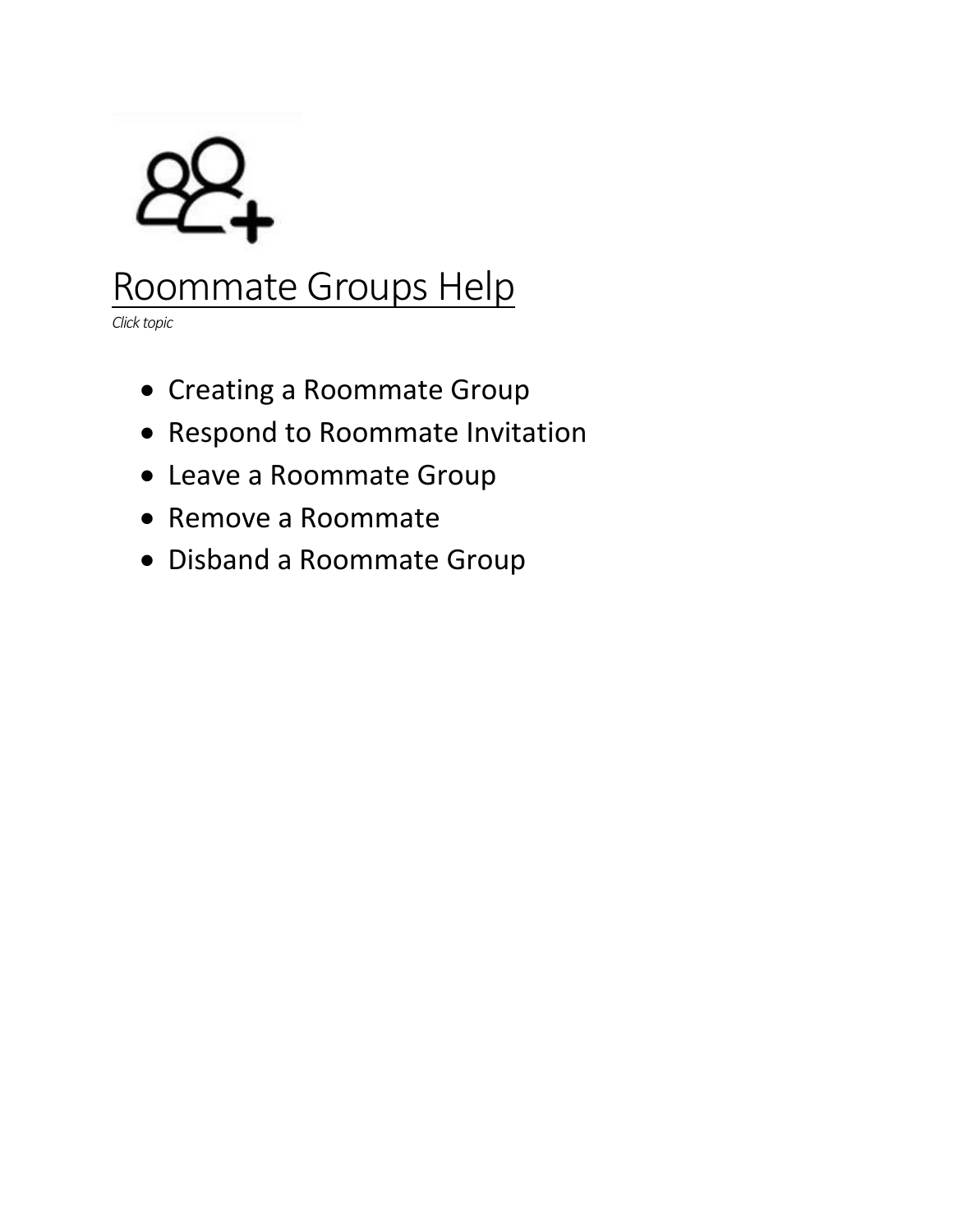# <span id="page-1-0"></span>Creating a Roommate Group

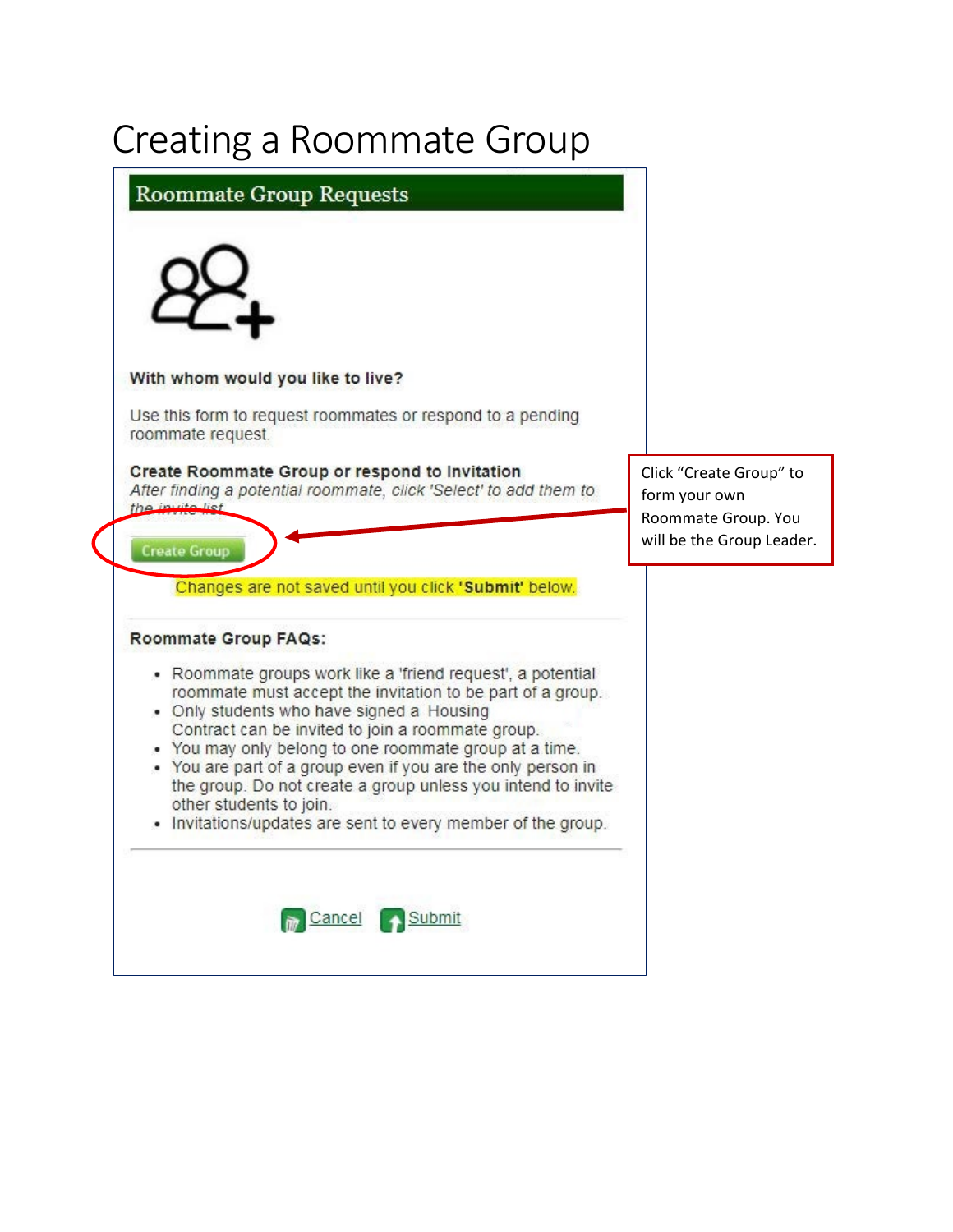|                   | <b>Roommate Group Requests</b>                                                                                      |               |                          |  |
|-------------------|---------------------------------------------------------------------------------------------------------------------|---------------|--------------------------|--|
|                   |                                                                                                                     |               |                          |  |
|                   | With whom would you like to live?                                                                                   |               |                          |  |
| roommate request. | Use this form to request roommates or respond to a pending                                                          |               |                          |  |
| the invite list.  | Create Roommate Group or respond to Invitation<br>After finding a potential roommate, click 'Select' to add them to |               |                          |  |
|                   | <b>Ginny Tester's group Roommate</b>                                                                                | <b>Status</b> | Click "Invite" to begin  |  |
| Leave             | <b>Ginny T Tester</b>                                                                                               | Leader        | adding other students to |  |
| Invite            |                                                                                                                     |               | your group.              |  |
|                   | Changes are not saved until you click 'Submit' below.<br><b>Roommate Group FAQs:</b>                                |               |                          |  |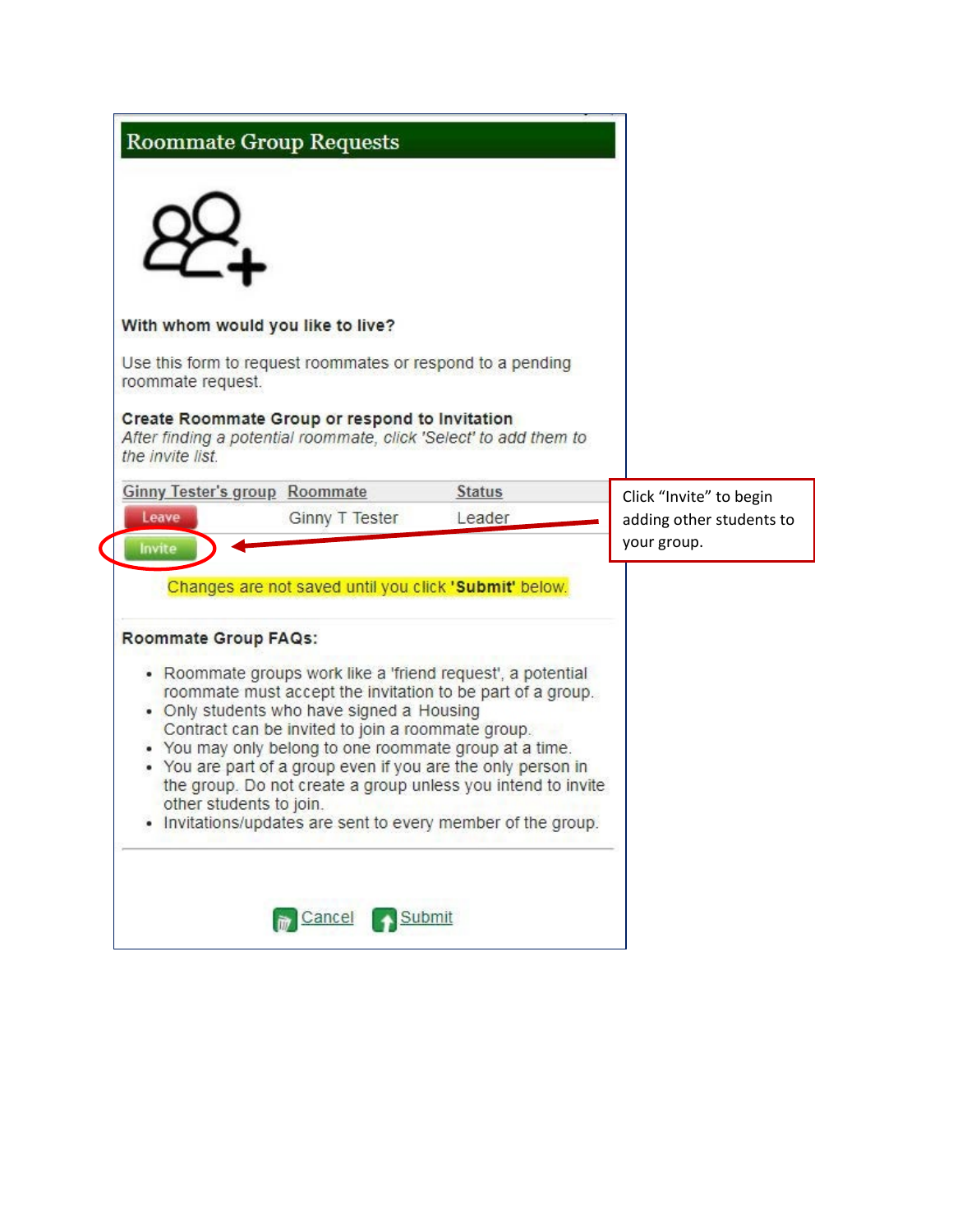| <b>Roommate Group Requests</b>                                                  |                                                                                                |                                                                                                                                                                                                                                                                                                                                                                                     |                                                                                    |
|---------------------------------------------------------------------------------|------------------------------------------------------------------------------------------------|-------------------------------------------------------------------------------------------------------------------------------------------------------------------------------------------------------------------------------------------------------------------------------------------------------------------------------------------------------------------------------------|------------------------------------------------------------------------------------|
|                                                                                 |                                                                                                |                                                                                                                                                                                                                                                                                                                                                                                     |                                                                                    |
| With whom would you like to live?                                               |                                                                                                |                                                                                                                                                                                                                                                                                                                                                                                     |                                                                                    |
| Use this form to request roommates or respond to a pending<br>roommate request. |                                                                                                |                                                                                                                                                                                                                                                                                                                                                                                     |                                                                                    |
| Create Roommate Group or respond to Invitation<br>the invite list               |                                                                                                | After finding a potential roommate, click 'Select' to add them to                                                                                                                                                                                                                                                                                                                   |                                                                                    |
| <b>Ginny Tester's group Roommate</b>                                            |                                                                                                | <b>Status</b>                                                                                                                                                                                                                                                                                                                                                                       |                                                                                    |
| Leave<br>Invite                                                                 | <b>Ginny T Tester</b><br>Roommate Search Criteria                                              | Leader                                                                                                                                                                                                                                                                                                                                                                              | Search for your desired<br>roommate by entering<br>their Campus ID or full<br>name |
| Campus ID:<br>First Name:<br>Last Name:                                         |                                                                                                |                                                                                                                                                                                                                                                                                                                                                                                     | Then click "Search"                                                                |
|                                                                                 | Cancel                                                                                         | Search                                                                                                                                                                                                                                                                                                                                                                              |                                                                                    |
|                                                                                 | Changes are not saved until you click 'Submit' below.                                          |                                                                                                                                                                                                                                                                                                                                                                                     |                                                                                    |
| Roommate Group FAQs:<br>other students to join.                                 | • Only students who have signed a Housing<br>Contract can be invited to join a roommate group. | • Roommate groups work like a 'friend request', a potential<br>roommate must accept the invitation to be part of a group.<br>• You may only belong to one roommate group at a time.<br>• You are part of a group even if you are the only person in<br>the group. Do not create a group unless you intend to invite<br>. Invitations/updates are sent to every member of the group. |                                                                                    |
|                                                                                 | Cancel<br>Submit                                                                               |                                                                                                                                                                                                                                                                                                                                                                                     |                                                                                    |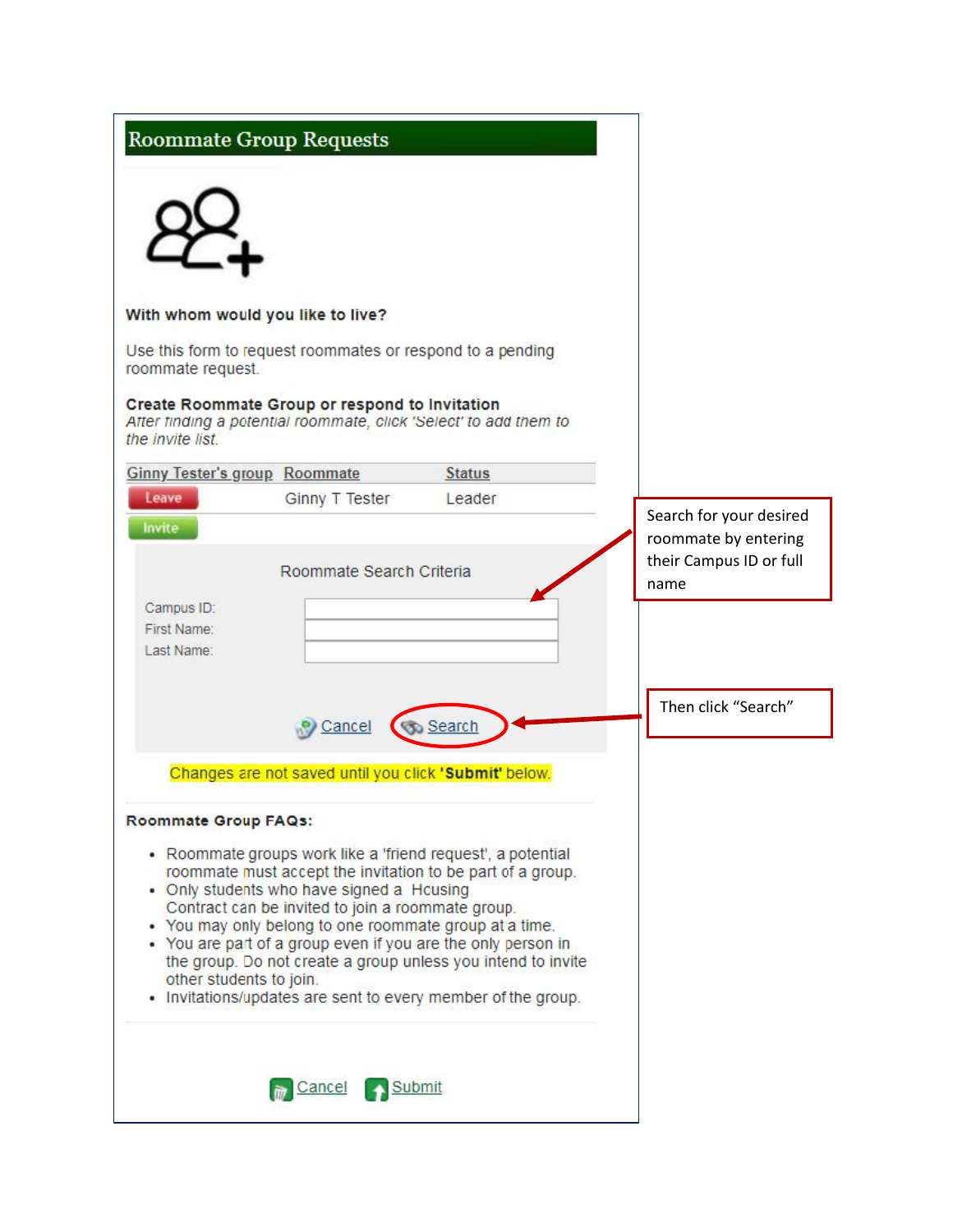



Clicking the "Leave" button will dissolve the entire group.

If you change your mind about a potential roommate, use the "Remove" button to remove someone from the group.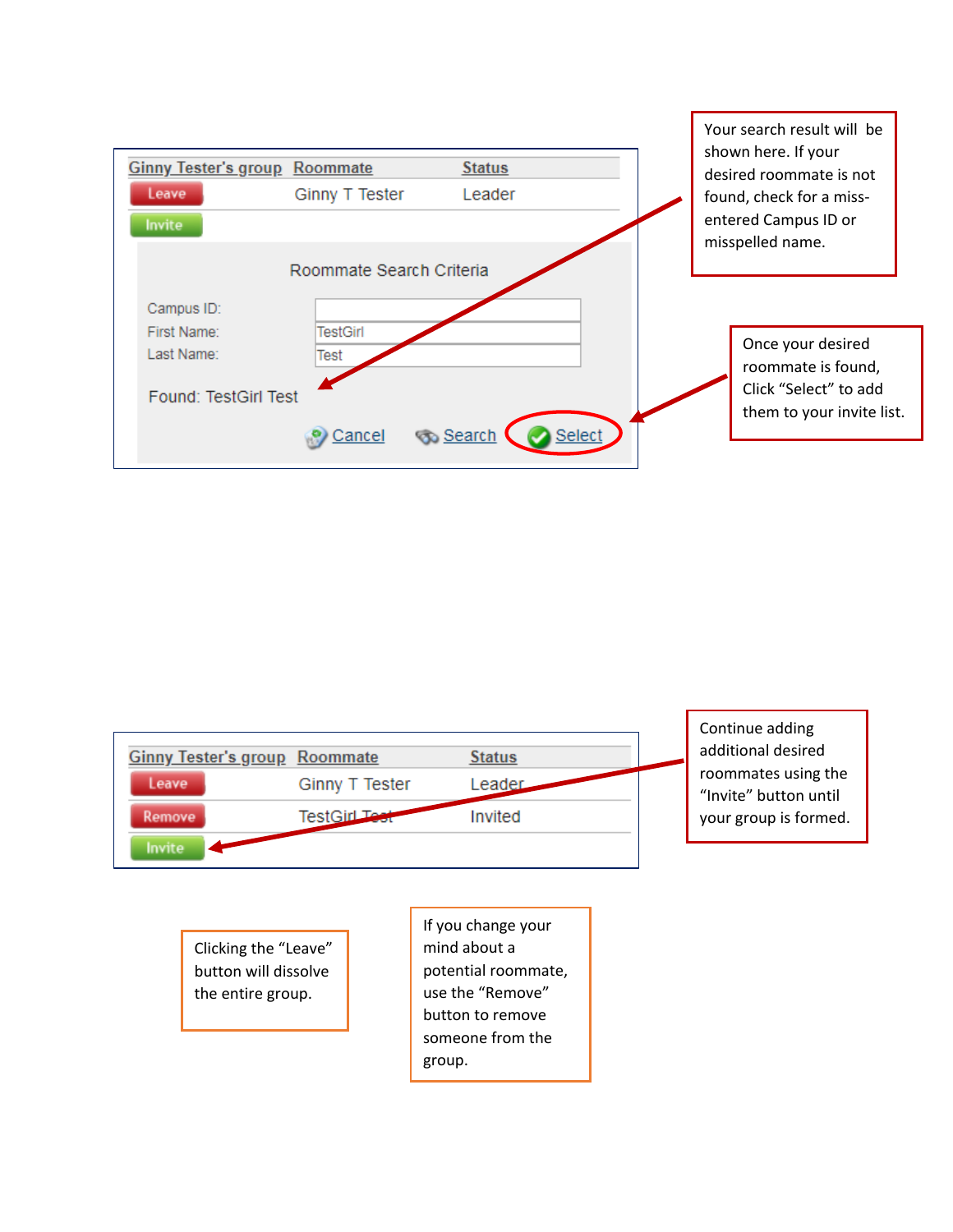|                                                 | <b>Roommate Group Requests</b>                                                                                                                                                                                                                                                                                                                        |                                                                                                                              |                                                      |
|-------------------------------------------------|-------------------------------------------------------------------------------------------------------------------------------------------------------------------------------------------------------------------------------------------------------------------------------------------------------------------------------------------------------|------------------------------------------------------------------------------------------------------------------------------|------------------------------------------------------|
|                                                 | With whom would you like to live?                                                                                                                                                                                                                                                                                                                     |                                                                                                                              |                                                      |
| roommate request.                               | Use this form to request roommates or respond to a pending                                                                                                                                                                                                                                                                                            |                                                                                                                              |                                                      |
| the invite list                                 | Create Roommate Group or respond to Invitation<br>After finding a potential roommate, click 'Select' to add them to                                                                                                                                                                                                                                   |                                                                                                                              |                                                      |
| <b>Ginny Tester's group Roommate</b>            |                                                                                                                                                                                                                                                                                                                                                       | <b>Status</b>                                                                                                                |                                                      |
| Leave                                           | Ginny T Tester                                                                                                                                                                                                                                                                                                                                        | Leader                                                                                                                       |                                                      |
| Remove                                          | <b>TestGirl Test</b>                                                                                                                                                                                                                                                                                                                                  | Invited                                                                                                                      |                                                      |
| Roommate Group FAQs:<br>other students to join. | • Roommate groups work like a 'friend request', a potential<br>roommate must accept the invitation to be part of a group.<br>• Only students who have signed a Housing<br>Contract can be invited to join a roommate group.<br>. You may only belong to one roommate group at a time.<br>• You are part of a group even if you are the only person in | the group. Do not create a group unless you intend to invite<br>• Invitations/updates are sent to every member of the group. | your selections or<br>changes to be saved.           |
| <b>Roommate Group</b>                           | <b>M</b> Cancel Submit                                                                                                                                                                                                                                                                                                                                |                                                                                                                              | You will receive an<br>onscreen<br>confirmation that |
|                                                 | Your Roommate Group changes have been submitted.                                                                                                                                                                                                                                                                                                      |                                                                                                                              | your changes have<br>been saved.                     |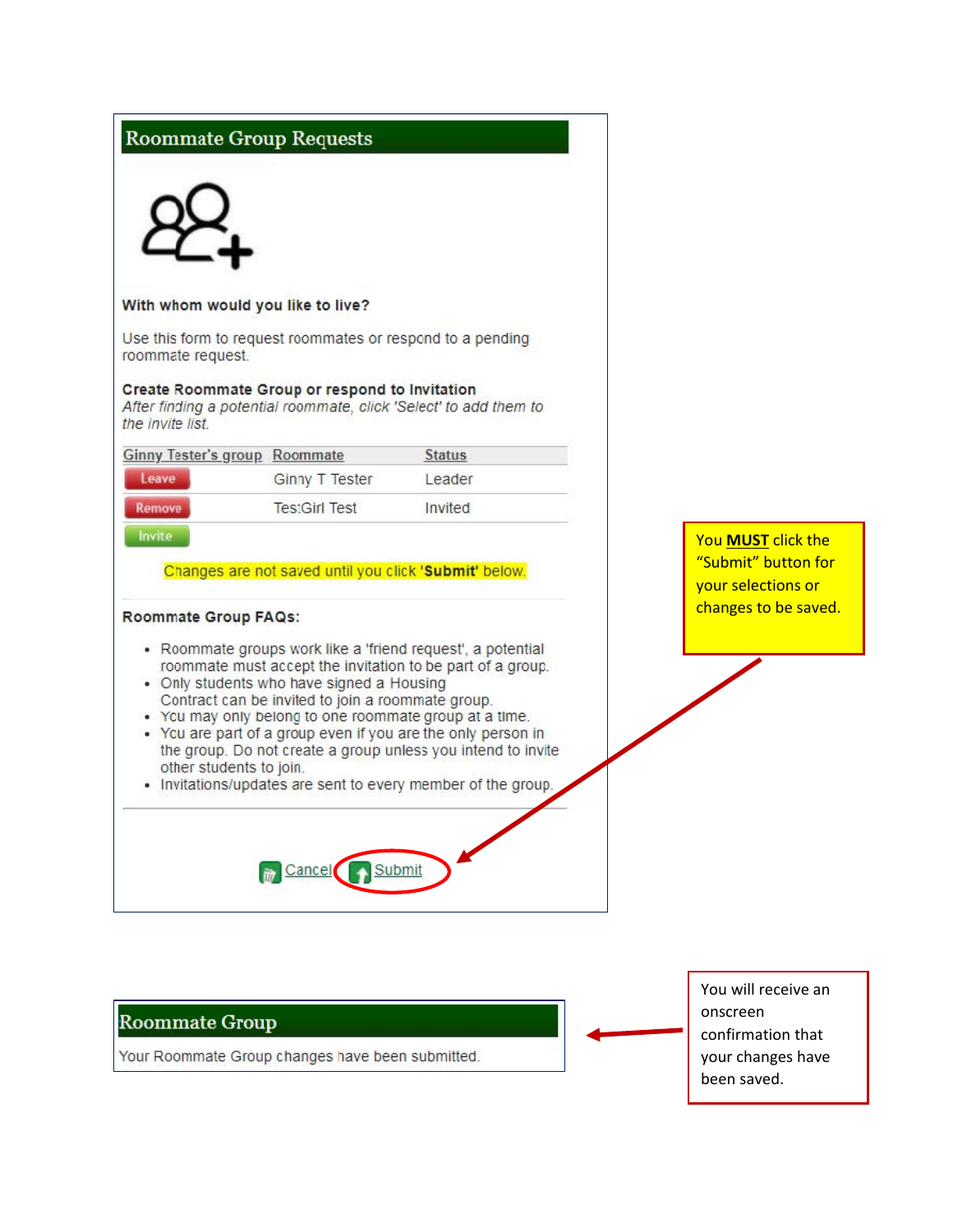# <span id="page-6-0"></span>Responding to a Roommate Invitation



#### **Roommate Group**

Your Roommate Group changes have been submitted.

You will receive an onscreen confirmation that your changes have been saved.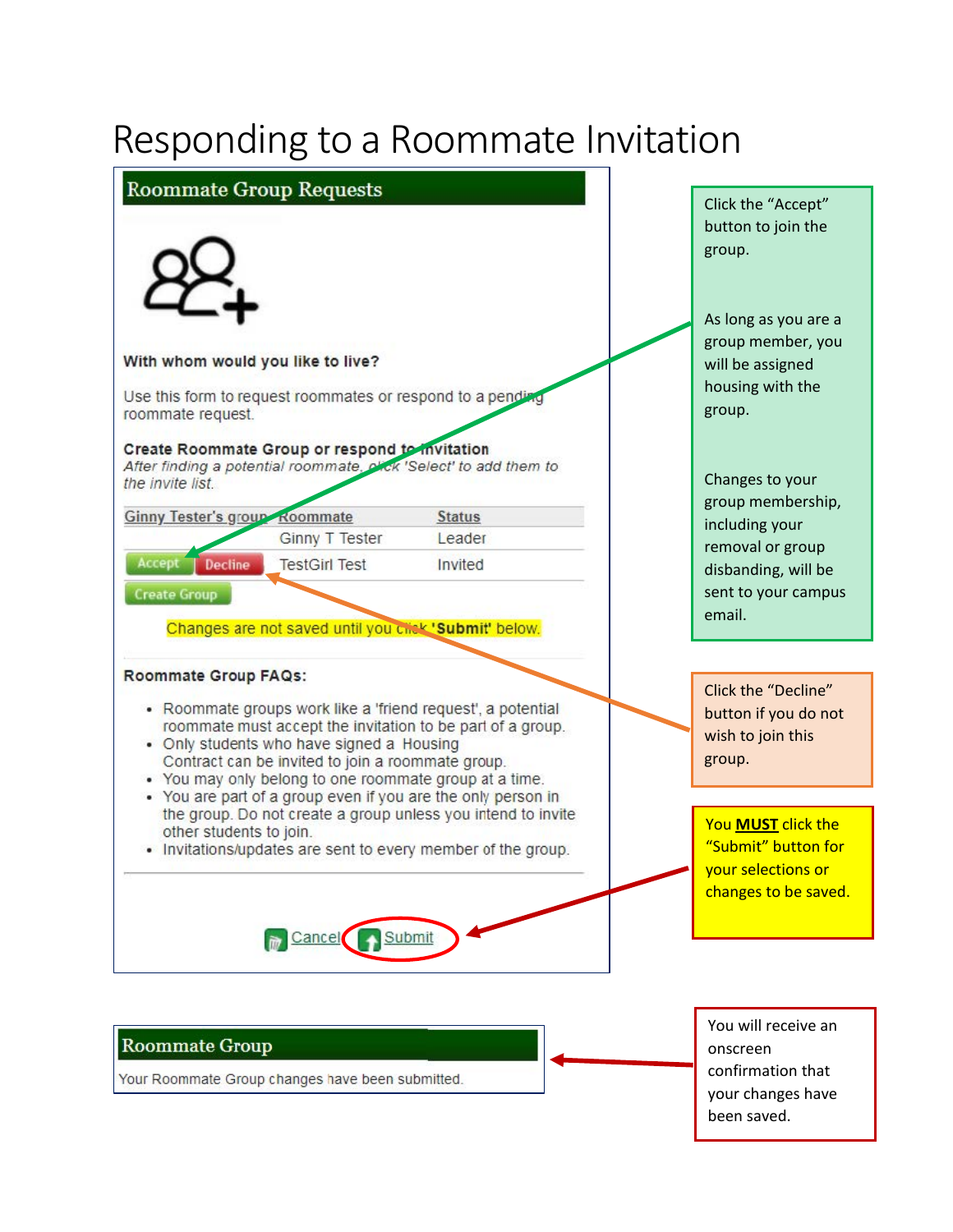### <span id="page-7-0"></span>Leaving a Roommate Group



You will receive an onscreen confirmation that your changes have been saved.

### **Roommate Group**

Your Roommate Group changes have been submitted.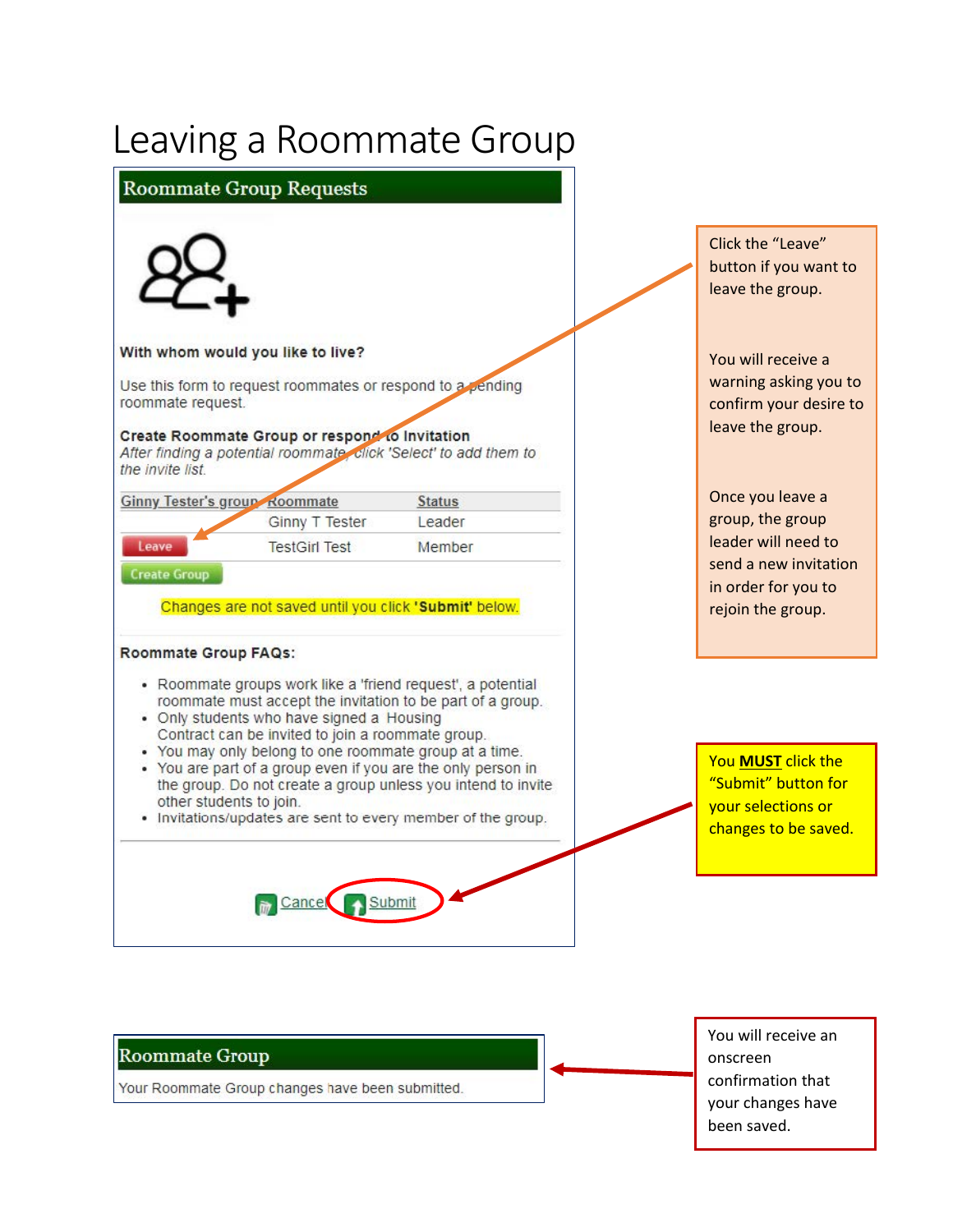# <span id="page-8-0"></span>Removing a Roommate or Disbanding a Roommate Group